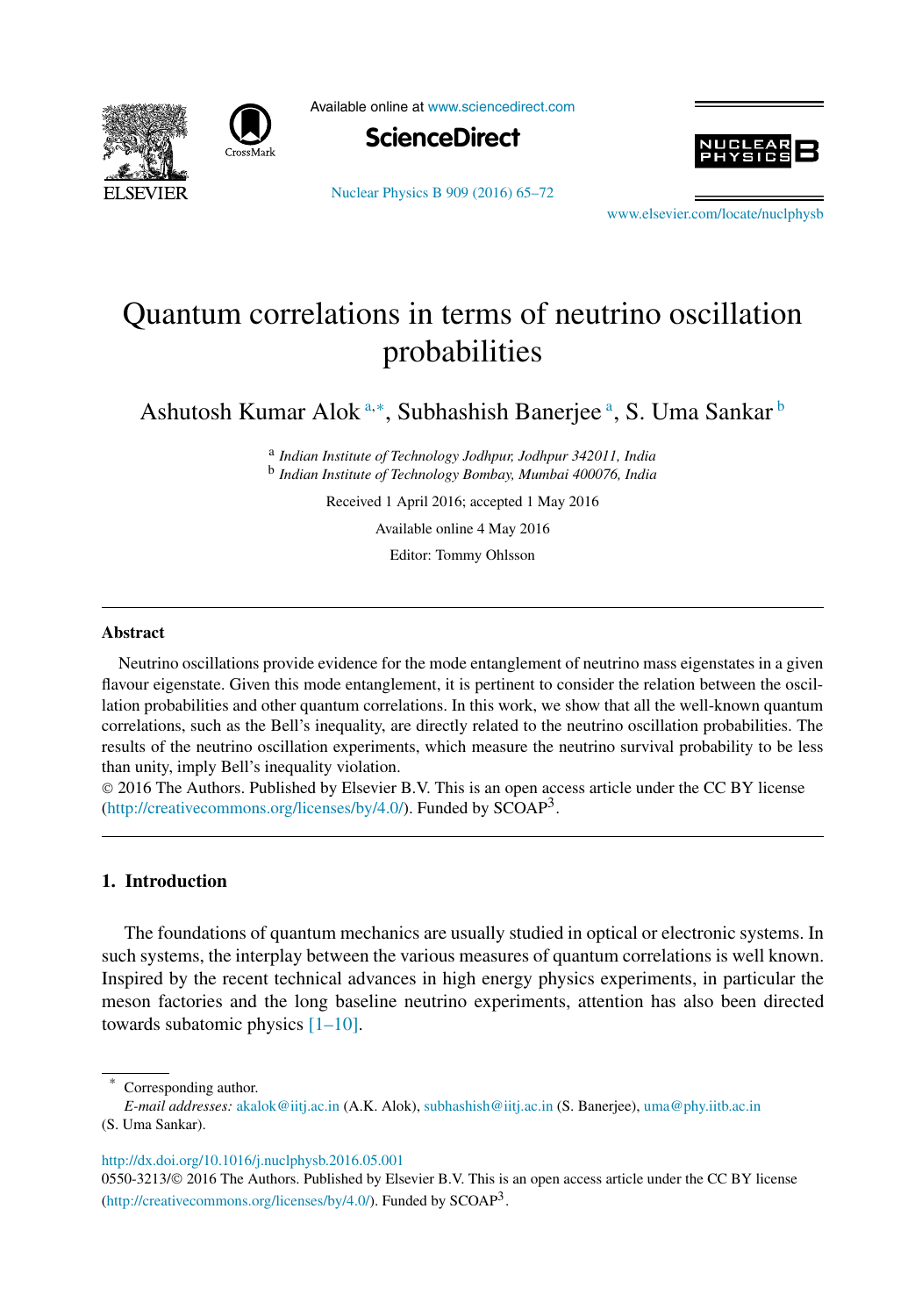The study of quantum correlations in neutrinos, has been mostly focussed on entanglement [3–6]. Recently, a temporal analogue of Bell's inequality, the Leggett–Garg inequality, has been studied in the context of neutrino oscillations [10]. Here, along with entanglement we also study the other quantum correlations such as Bell's inequality violation, teleportation fidelity and geometric discord in the context of two flavour neutrino oscillations as well as study the interplay between them. In particular, we show that all these quantities are directly related to the neutrino oscillation probabilities.

Neutrino oscillations are experimentally well established  $[11-17]$ . Such oscillations are possible if both of the following conditions are satisfied:

- The neutrino flavour state is a linear superposition of non-degenerate mass eigenstates.
- The time evolution of a flavour state is a coherent superposition of the time evolution of the corresponding mass eigenstates.

The coherent time evolution implies that there is *mode entanglement* between the mass eigenstates which make up a flavour state. Such mode entangled states have been the subject of intense discussions over the last two decades  $[18–23]$ , resulting in the general consensus of subspace entanglement as a generalized feature of inter particle entanglement [23]. It has been the subject of many theoretical and experimental proposals [21] as well as successful experimental realizations [22] in atom-photon systems. Here we use the concept of mode entanglement to relate flavour oscillations to bipartite entanglement of single particle states.

The quest for understanding quantum correlations could be thought to have begun with the efforts of Einstein–Podolsky–Rosen (EPR) [24]. A quantitative understanding of EPR led to the development of Bell's inequality [25], with refinements leading to the Bell-CHSH (Clauser– Horn–Shimony–Holt) inequalities [26]. Violation of Bell's inequality quantifies the non-locality inherent in the system. A weaker, though very popular and widely studied facet of quantum correlations, is entanglement [27]. This has been applied to understand the process of teleportation [28]. A still weaker measure is quantum discord [29,30] and was developed as the difference between the quantum generalizations of two classically equivalent formulations of mutual information. States which are separable and hence have no entanglement could still have non-zero discord. Hence, our present understanding of quantum correlations is that it is a complex entity with many facets. There is now an abundance of measures of quantum correlations such as quantum work deficit [31], measurement induced disturbance [32] and dissonance [33].

In this paper we study a number of quantum correlations in the context of two-flavour neutrino oscillations. Among them are mode non-locality, concurrence, discord and teleportation fidelity. We find that all these quantum correlations are simple functions of the neutrino oscillation probabilities. A non-zero oscillation probability immediately leads to a violation of Bell's inequality and to a teleportation fidelity value of greater than 2/3.

We first provide an introduction to the quantum mechanics of two flavour neutrino oscillations. Here we see that mode entanglement comes in a natural setting. We then discuss and compute different quantum correlations and relate them to the neutrino oscillation probabilities. We finish with our conclusions.

#### **2. Quantum mechanics of two flavour neutrino oscillations**

It is well known that there are three flavour states of neutrinos,  $v_e$ ,  $v_\mu$  and  $v_\tau$  [34,35]. In the oscillation formalism, it is assumed that they mix via a  $3 \times 3$  unitary matrix to form the three mass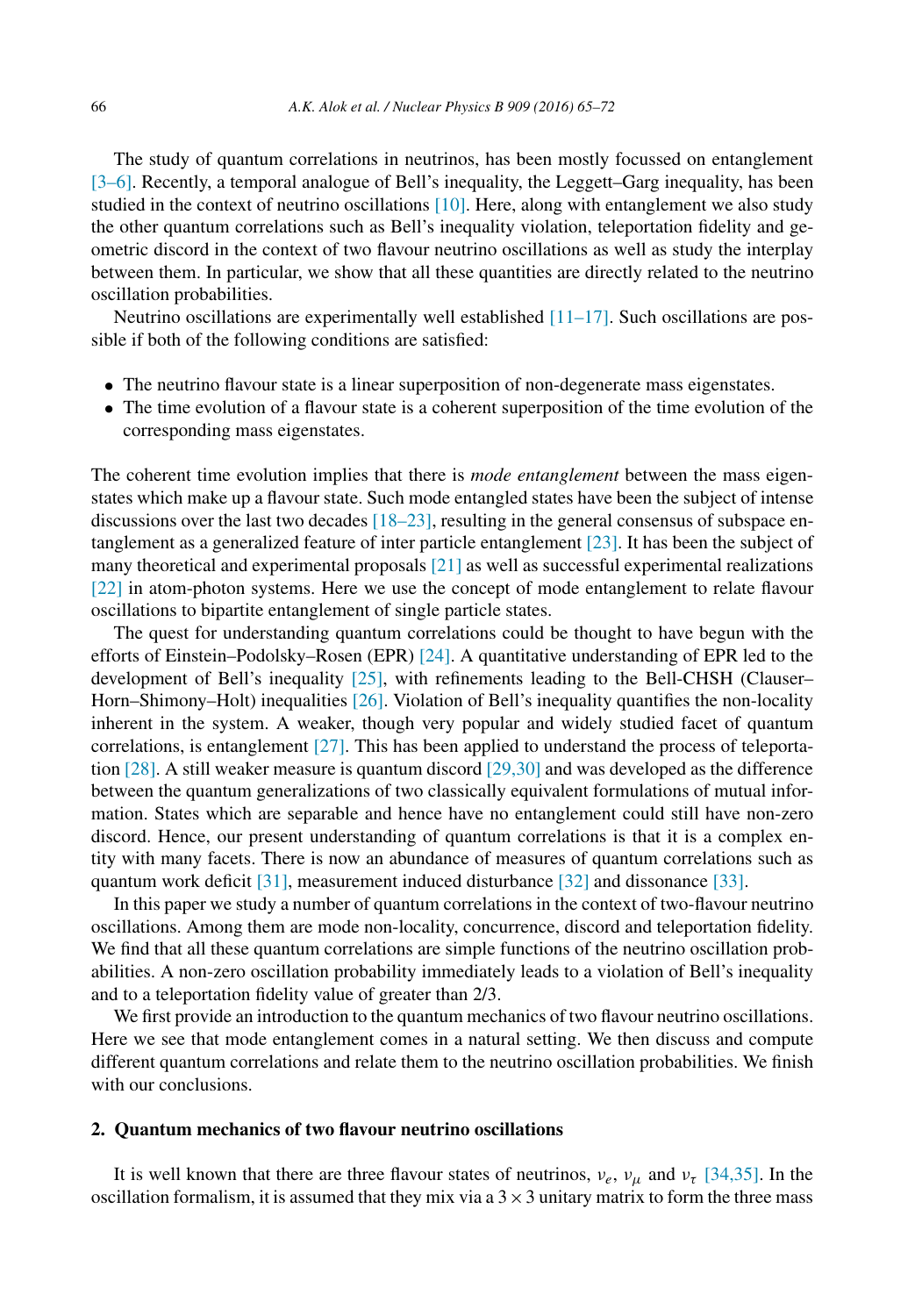eigenstates  $v_1$ ,  $v_2$  and  $v_3$ . Neutrino oscillations occur only if the three corresponding masses,  $m_1$ ,  $m_2$  and  $m_3$ , are non-degenerate. Of the three mass-squared differences  $\Delta_{kj} = m_k^2 - m_j^2$ (where j,  $k = 1, 2, 3$  with  $k > j$ ), only two are independent. Oscillation data tells us that  $\Delta_{21} \approx$  $0.03 \times \Delta_{32}$ , hence  $\Delta_{31} \approx \Delta_{32}$ . One of the three mixing angles parametrizing the mixing matrix,  $\theta_{13}$ , is measured to be quite small (about 0.14 radians) [36–39].

In considering neutrino oscillations, in general, one should use the full three flavour oscillation formulae. A number of studies do this, fitting all the available neutrino oscillation data to the three flavour formulae [40–42]. In the following three important experimentally relevant cases, the three flavour formula reduces to an effective two flavour formula:

- 1. Long baseline reactor experiments: Reactors emit electron anti-neutrinos with energies of a few MeV. In long baseline reactor neutrino experiments, the baseline is expected to be greater than 50 km. For example, in KamLAND experiment  $[12,13]$  the baseline is approximately 180 km. These experiments measure the anti-neutrino survival probability  $P(\bar{\nu}_e \rightarrow \bar{\nu}_e)$ . In the limit of neglecting  $\theta_{13}$ , this probability reduces to the effective two flavour formula [1 –  $\sin^2 2\theta_{12} \sin^2(\Delta_{21}L/4E)$ ].
- 2. Short baseline reactor experiments: These experiments have baselines of about a km [36–39]. Given this short baseline, they are not capable to observing the oscillations induced by the smaller mass-square difference  $\Delta_{21}$ . Setting this quantity equal to zero in the expression for  $P(\bar{\nu}_e \to \bar{\nu}_e)$ , an effective two flavour formula  $[1 - \sin^2 2\theta_{13} \sin^2(\Delta_{31} L/4E)]$  is obtained once again.
- 3. Long baseline accelerator experiments: Accelerator neutrino beams consist of muon neutrinos (or anti-neutrinos) with energies ranging from hundreds of MeV [17] to a few GeV [15]. They have baselines of hundreds of km. In the expression of the muon neutrino survival probability  $P(v_\mu \to v_\mu)$  for these experiments, both the small parameters,  $\Delta_{21}$  and  $\theta_{13}$ , can be set to zero in the leading order. In this approximation, once again an effective two flavour formula,  $[1 - \sin^2 2\theta_{23} \sin^2(\Delta_{32} L/4E)]$ , is obtained. Then the problem reduces to that of two flavour mixing of  $v_{\mu}$  and  $v_{\tau}$  to form two mass eigenstates  $v_2$  and  $v_3$ . The corresponding oscillations are described by one mixing angle  $\theta_{23}$  and one mass-squared difference  $\Delta_{32}$ .

In the case of two flavour mixing, the relation between the flavour and the mass eigenstates is described by a 2  $\times$  2 rotation matrix,  $U(\theta)$ ,

$$
\begin{pmatrix} \nu_{\alpha} \\ \nu_{\beta} \end{pmatrix} = \begin{pmatrix} \cos \theta & \sin \theta \\ -\sin \theta & \cos \theta \end{pmatrix} \begin{pmatrix} \nu_j \\ \nu_k \end{pmatrix},
$$
\n(1)

where  $\alpha$ ,  $\beta = e$ ,  $\mu$ ,  $\tau$  and j,  $k = 1, 2, 3$ . Therefore, each flavour state is given by a superposition of mass eigenstates,

$$
|\nu_{\alpha}\rangle = \sum_{j} U_{\alpha j} | \nu_{j} \rangle. \tag{2}
$$

The time evolution of the mass eigenstates  $|v_j\rangle$  is given by

$$
|v_j(t)\rangle = e^{-iE_jt} |v_j\rangle, \qquad (3)
$$

where  $|v_j\rangle$  are the mass states at time  $t = 0$ . Thus, we can write

$$
|\nu_{\alpha}(t)\rangle = \sum_{j} e^{-iE_{j}t} U_{\alpha j} |v_{j}\rangle.
$$
 (4)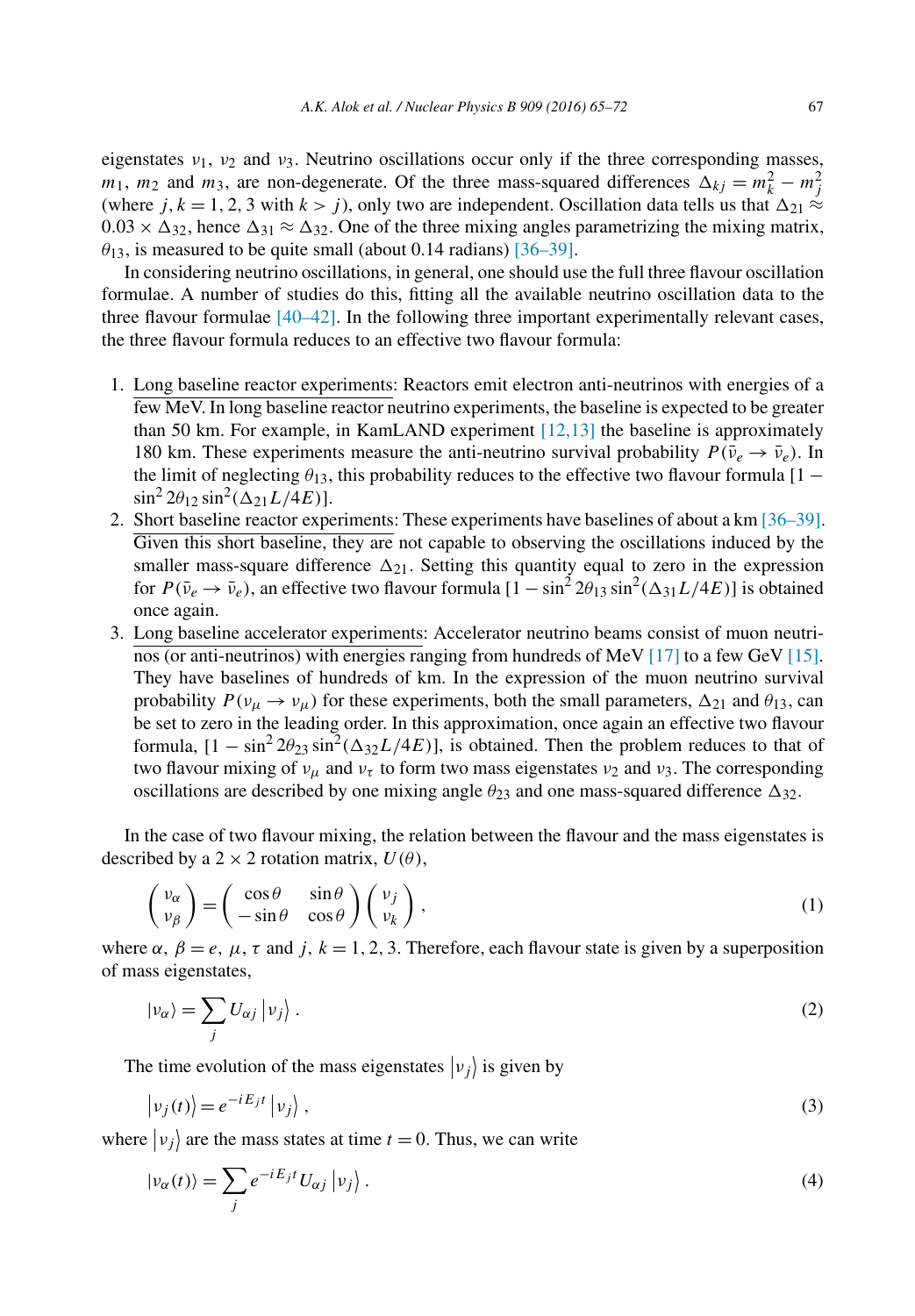The evolving flavour neutrino state  $|v_{\alpha}\rangle$  can also be projected on to the flavour basis in the form

$$
|\nu_{\alpha}(t)\rangle = \tilde{U}_{\alpha\alpha}(t) |v_{\alpha}\rangle + \tilde{U}_{\alpha\beta}(t) |v_{\beta}\rangle, \qquad (5)
$$

where  $|v_{\alpha}\rangle$  is the flavour state at time  $t = 0$  and  $|\tilde{U}_{\alpha\alpha}(t)|^2 + |\tilde{U}_{\alpha\beta}(t)|^2 = 1$ . We introduce occupation number states as [3,4]

$$
|\nu_{\alpha}\rangle \equiv |1\rangle_{\alpha} \otimes |0\rangle_{\beta} \equiv |10\rangle, \quad |\nu_{\beta}\rangle \equiv |0\rangle_{\alpha} \otimes |1\rangle_{\beta} \equiv |01\rangle. \tag{6}
$$

Eq. (5) can therefore be rewritten as

$$
|\nu_{\alpha}(t)\rangle = \tilde{U}_{\alpha\alpha}(t) \, |1\rangle_{\alpha} \otimes |0\rangle_{\beta} + \tilde{U}_{\alpha\beta}(t) \, |0\rangle_{\alpha} \otimes |1\rangle_{\beta} \;, \tag{7}
$$

where,

$$
\tilde{U}_{\alpha\alpha}(t) = \cos^2 \theta e^{-iE_j t} + \sin^2 \theta e^{-iE_k t} ,
$$
\n
$$
\tilde{U}_{\alpha\beta}(t) = \sin \theta \cos \theta (e^{-iE_k t} - e^{-iE_j t}) .
$$
\n(8)

Now the state in Eq.  $(7)$  has the form of a mode entangled single particle state  $[18–22]$ . The corresponding density matrix is given by

$$
\rho_{\alpha}(t) = \begin{pmatrix} 0 & 0 & 0 & 0 \\ 0 & |\tilde{U}_{\alpha\alpha}(t)|^2 & \tilde{U}_{\alpha\alpha}(t)\tilde{U}^*_{\alpha\beta}(t) & 0 \\ 0 & \tilde{U}_{\alpha\beta}(t)\tilde{U}^*_{\alpha\alpha}(t) & |\tilde{U}_{\alpha\beta}(t)|^2 & 0 \\ 0 & 0 & 0 & 0 \end{pmatrix},
$$
\n(9)

where

$$
|\tilde{U}_{\alpha\alpha}(t)|^2 = c^4 + s^4 + 2s^2c^2\cos\left(\frac{\Delta t}{2E}\right) = P_{\text{sur}}\,,\tag{10}
$$

$$
|\tilde{U}_{\alpha\beta}(t)|^2 = 4s^2c^2\sin^2\left(\frac{\Delta t}{4E}\right) = P_{\text{osc}}\,,\tag{11}
$$

$$
\tilde{U}_{\alpha\alpha}(t)\tilde{U}_{\alpha\beta}^*(t) = s c \left(s^2 - c^2 + c^2 e^{i\frac{\Delta t}{2E}} - s^2 e^{-i\frac{\Delta t}{2E}}\right),\tag{12}
$$

$$
\tilde{U}_{\alpha\beta}(t)\tilde{U}_{\alpha\alpha}^{*}(t) = s c \left(s^2 - c^2 + c^2 e^{-i\frac{\Delta t}{2E}} - s^2 e^{i\frac{\Delta t}{2E}}\right),\tag{13}
$$

with  $c \equiv \cos \theta$  and  $s \equiv \sin \theta$ . In the above equations,  $\theta$  is a generic two flavour mixing angle and  $\Delta$  is the corresponding mass-square difference. Since the neutrino masses are very small (less than  $1$  eV), the neutrinos are assumed to be ultra relativistic. Hence the time of travel t is equal to the distance of travel L and the difference in energies of the mass eigenstates  $(E_k - E_j)$ can be set equal to  $\Delta/2E$ . The quantities in eqs. (10) and (11),  $|\tilde{U}_{\alpha\alpha}(t)|^2$  and  $|\tilde{U}_{\alpha\beta}(t)|^2$ , are the two flavour survival and oscillation probabilities, respectively. Note that  $P_{\text{sur}} < 1$ , immediately implies  $P_{\text{osc}} > 0$ .

# **3. Quantum correlations in two flavour neutrino oscillations**

In this section, we discuss and compute various quantum correlations inherent in the state given in Eq. (7). In all our subsequent calculations, the states considered are represented by  $4 \times 4$ density matrices.

Bell's inequality is used to study the non-locality of a given system. Its physical content is that a system that can be described by a local realistic theory will satisfy this inequality. Quantum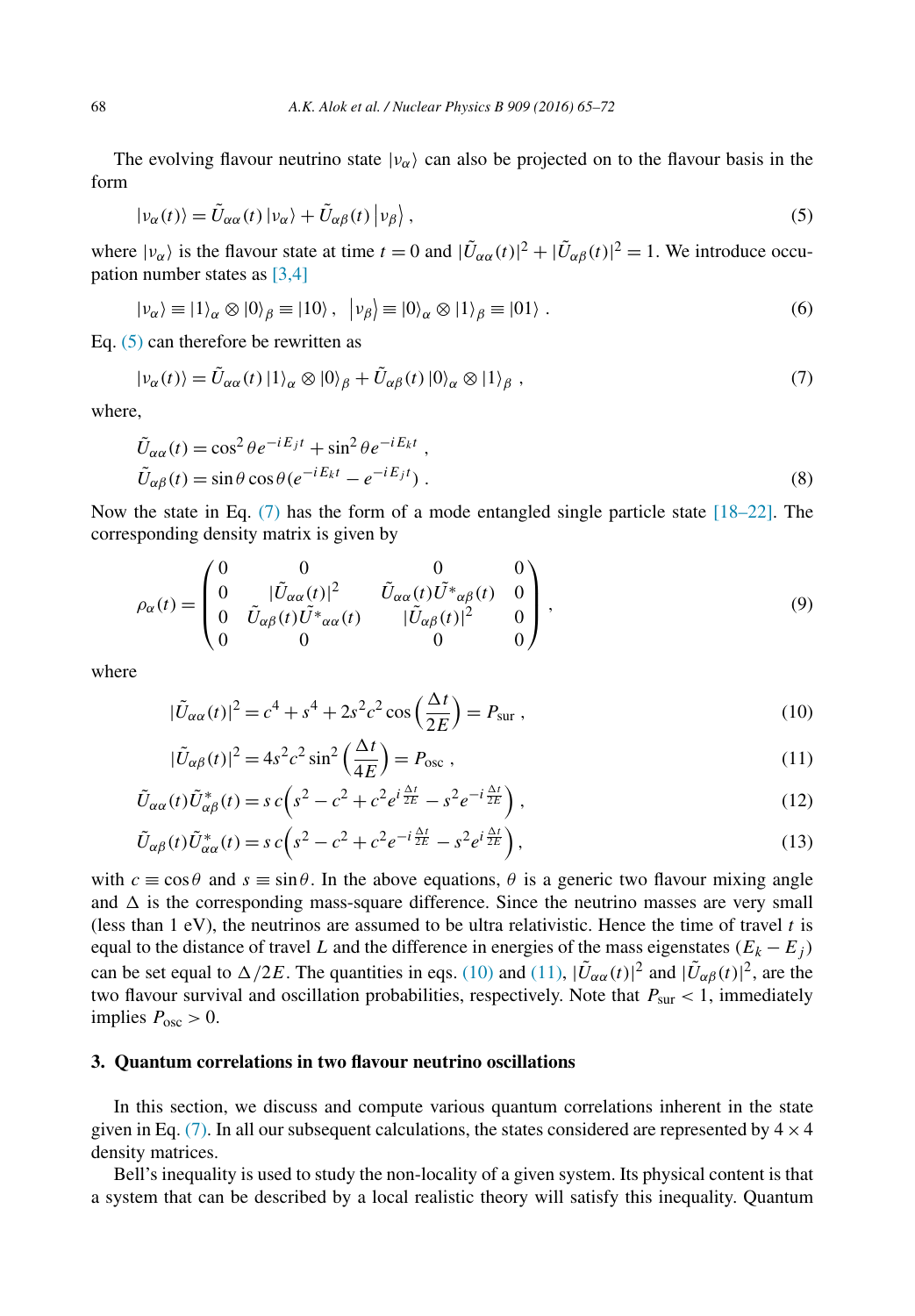The density matrix  $\rho$ , in general, can be expanded in the form

$$
\rho = \frac{1}{4} [I \otimes I + (r.\sigma) \otimes I + I \otimes (s.\sigma) + \sum_{n,m=1}^{3} T_{mn} (\sigma_m \otimes \sigma_n)]. \tag{14}
$$

The elements of the correlation matrix T are given by  $T_{mn} = Tr [\rho(\sigma_m \otimes \sigma_n)]$ . Let  $u_i$  (i = 1, 2, 3) be the eigenvalues of the matrix  $T^{\dagger}T$ . Then the Bell-CHSH inequality can be written as  $M(\rho) \le 1$ , where  $M(\rho) = \max(u_i + u_j)$   $(i \ne j)$  [44]. For the state (7),  $M(\rho)$  is given by

$$
M(\rho) = 1 + \left[3 + \cos 4\theta + 2\cos\left(\frac{\Delta t}{2E}\right)\sin^2 2\theta\right]\sin^2 2\theta\sin^2\left(\frac{\Delta t}{4E}\right),
$$
  
= 1 + 4P<sub>sur</sub>P<sub>osc</sub>. (15)

Thus we see that  $M(\rho)$  is directly related to the neutrino oscillation probabilities and a measurement of  $P_{\text{sur}} < 1$  leads to a violation of Bell-CHSH inequality. We also note that the maximal violation occurs when  $P_{\text{sur}} = 1/2 = P_{\text{osc}}$ .

Non-locality is the strongest aspect of quantum correlations. A weaker, though popular and extensively studied feature, is entanglement. For the case of entangled two-level systems it is synonymous with concurrence. For a state with density matrix  $\rho$ , the concurrence is [27]

$$
C = \max(\lambda_1 - \lambda_2 - \lambda_3 - \lambda_4, 0),\tag{16}
$$

where  $\lambda_i$  are the square roots of the eigenvalues of  $\rho \tilde{\rho}$  in decreasing order, where  $\tilde{\rho} = (\sigma_y \otimes$  $(\sigma_y) \rho^*(\sigma_y \otimes \sigma_y)$  and is obtained by applying the spin flip operation on  $\rho$ . Here, concurrence can be shown to be

$$
C = 2\sqrt{\sin^4 \theta + \cos^4 \theta + 2\cos^2 \theta \sin^2 \theta \cos\left(\frac{\Delta t}{2E}\right) \sin 2\theta \sin\left(\frac{\Delta t}{4E}\right)},
$$
  
= 2\sqrt{P\_{sur} P\_{osc}} (17)

Obviously, entanglement is non-zero if the oscillation probability is non-zero.

A still weaker measure of quantum correlations is quantum discord which points out that classicality and separability are not synonymous. To obtain an analytical formula for quantum discord is a very difficult task as it involves an optimization over local measurements, requiring numerical methods. To overcome this difficulty, another measure of quantum correlation called geometric discord was introduced in [45] which quantifies the amount of non-classical correlation, of an arbitrary quantum composite system, in terms of its minimal distance from the set of classical states. For  $\rho$ , geometric discord can be shown to be

$$
D_G(\rho) = \frac{1}{3} [\|\vec{y}\|^2 + \|T\|^2 - \lambda_{max}],
$$
\n(18)

where T is the correlation matrix defined above,  $\vec{y}$  is the vector whose components are  $y_m =$ Tr( $\rho(\sigma_m \otimes I)$ ), and  $\lambda_{max}$  is the maximum eigenvalue of the matrix  $(\vec{y}\vec{y}^{\dagger} + TT^{\dagger})$  [45]. It is not difficult to show that  $D_G(\rho)$ , here, is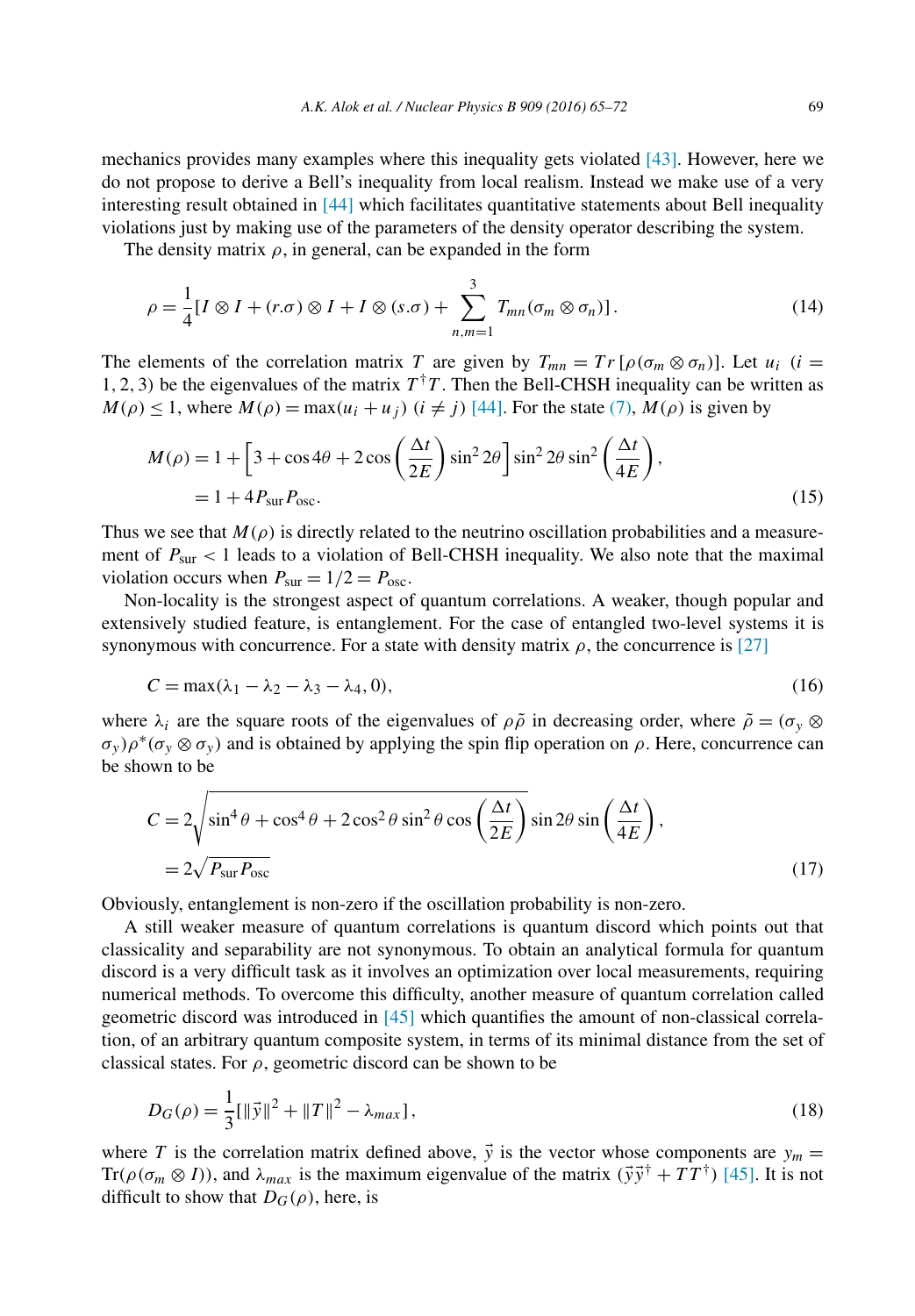$$
D_G(\rho) = \frac{2}{3}\sin^2 2\theta \sin^2 \left(\frac{\Delta t}{4E}\right) \left[3 + \cos 4\theta + 2\cos\left(\frac{\Delta t}{2E}\right) \sin^2 2\theta\right],
$$
  
=  $\frac{8}{3} P_{\text{sur}} P_{\text{osc}}.$  (19)

 $D_G(\rho) \neq 0$  for  $P_{\text{osc}} \neq 0$ , taking it away from the classically allowed value of geometric discord [46].

Apart from the above foundational measures of various aspects of quantum correlations, a need was felt to have a measure that defines the practical use of quantum correlations. This was supplied by teleportation. Since neutrinos interact only through weak interactions, the effect of decoherence is minimal, when compared to other particles such as electrons and photons that are widely used in quantum information processing. Hence it has the potential to impact practical quantum information processing.

The classical fidelity of teleportation in the absence of entanglement is 2/3. Whenever the maximum teleportation fidelity,  $F_{\text{max}} > 2/3$ , quantum teleportation is possible.  $F_{\text{max}}$ , is easily computed in terms of the eigenvalues  $\{u_i\}$  of  $T^{\dagger}T$  mentioned above and is given by  $F_{\text{max}} =$  $\frac{1}{2}\left(1+\frac{1}{3}N(\rho)\right)$  where  $N(\rho) = \left(\sqrt{u_1} + \sqrt{u_2} + \sqrt{u_3}\right)$  [47]. This expression allows for a useful interplay between teleportation fidelity and  $M(\rho)$ . This is so because  $N(\rho) \geq M(\rho)$ . Hence  $M(\rho) > 1$  automatically implies  $F_{max} > 2/3$ . For the case of two flavour neutrino oscillations,  $F_{\text{max}}$  is given by

$$
F_{\text{max}} = \frac{2}{3} + \frac{1}{3} \sqrt{3 + \cos 4\theta + 2\sin^2 2\theta \cos \left(\frac{\Delta t}{2E}\right)} \sin 2\theta \sin \left(\frac{\Delta t}{4E}\right),
$$
  
=  $\frac{2}{3} (1 + P_{\text{sur}} P_{\text{osc}}).$  (20)

For non-zero  $P_{\text{osc}}$ ,  $F_{\text{max}} > 2/3$ , where  $2/3$  is the classical value of teleportation fidelity. Thus the usual relation between Bell's inequality violation and teleportation fidelity [47], as seen in electronic and photonic systems, is obeyed here. This is in contrast to the unstable oscillating neutral mesons [7].

From the above analysis, it is obvious that all the quantum correlations are directly related to the neutrino oscillation probability. A measurement of the neutrino survival probability which is less than unity directly leads to the conclusion that all the quantum correlations take classically forbidden values.

# **4. Conclusions**

In this work we have computed four facets of quantum correlationsfor the two flavour neutrino oscillations. We find that all these correlations are simple functions of the product of neutrino survival and oscillation probabilities. They acquire classically forbidden values when the oscillation probability is non-zero. In that case, the Bell's inequality is always violated and teleportation fidelity is always greater than 2/3. Since the three types of neutrino experiments discussed in section 2, long and short baseline reactor and long baseline accelerator, have all measured the neutrino survival probabilities to be less than unity, we can conclude that they have also demonstrated the non-trivial quantum correlations in each case.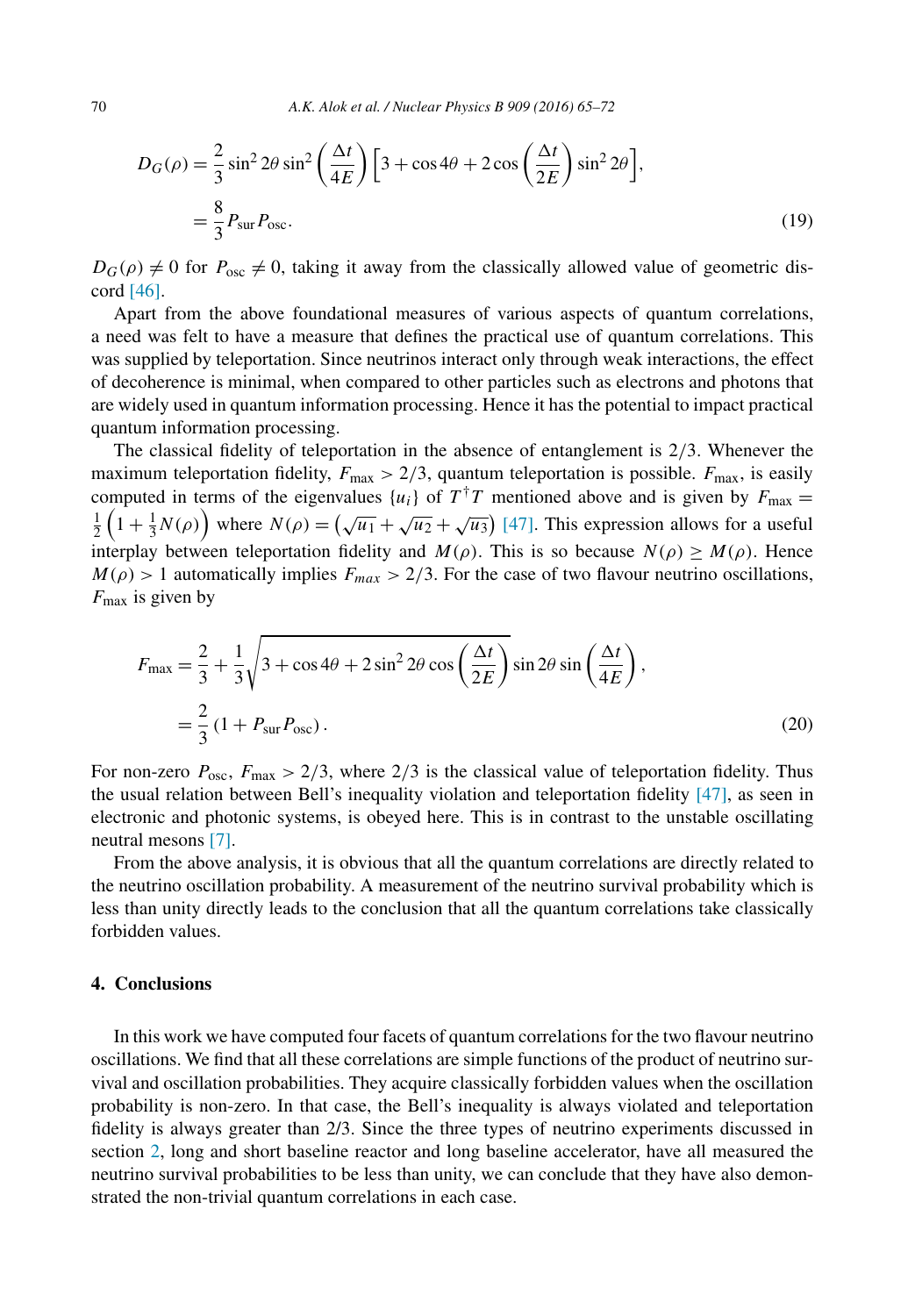# **References**

- [1] P.H. Eberhard, Nucl. Phys. B 398 (1993) 155;
	- A. Di Domenico, Nucl. Phys. B 450 (1995) 293;
	- F. Uchiyama, Phys. Lett. A 231 (1997) 295;
	- F. Selleri, Phys. Rev. A 56 (1997) 3493;
	- F. Benatti, R. Floreanini, Eur. Phys. J. C 13 (2000) 267;
	- B. Ancochea, A. Bramon, M. Nowakowski, Phys. Rev. D 60 (1999) 094008;
	- R.A. Bertlmann, W. Grimus, B.C. Hiesmayr, Phys. Lett. A 289 (2001) 21;
	- M. Genovese, C. Novero, E. Predazzi, Found. Phys. 32 (2002) 589;
	- P. Caban, J. Rembielinski, K.A. Smolinski, Z. Walczak, M. Wlodarczyk, Phys. Lett. A 357 (2006) 6;
	- B.C. Hiesmayr, Eur. Phys. J. C 50 (2007) 73;
	- B. Ananthanarayan, K. Garg, Curr. Sci. 93 (2007) 1055;
	- L. Lello, D. Boyanovsky, R. Holman, J. High Energy Phys. 1311 (2013) 116;
	- N. Nikitin, V. Sotnikov, K. Toms, Phys. Rev. D 92 (2015) 016008.
- [2] A. Go, Belle Collaboration, J. Mod. Opt. 51 (2004) 991; A. Go, et al., Belle Collaboration, Phys. Rev. Lett. 99 (2007) 131802; G. Amelino-Camelia, F. Archilli, D. Babusci, D. Badoni, G. Bencivenni, J. Bernabeu, R.A. Bertlmann, D.R. Boito, et al., Eur. Phys. J. C 68 (2010) 619.
- [3] M. Blasone, F. Dell'Anno, S. De Siena, F. Illuminati, Europhys. Lett. 85 (2009) 50002.
- [4] M. Blasone, F. Dell'Anno, S. De Siena, F. Illuminati, Phys. Rev. D 77 (2008) 096002.
- [5] M. Blasone, F. Dell'Anno, S. De Siena, F. Illuminati, J. Phys. Conf. Ser. 237 (2010) 012007.
- [6] M. Blasone, F. Dell'Anno, S. De Siena, F. Illuminati, Europhys. Lett. 106 (2014) 30002; M. Blasone, F. Dell'Anno, S.D. Siena, F. Illuminati, Adv. High Energy Phys. 2014 (2014) 359168.
- [7] S. Banerjee, A.K. Alok, R. MacKenzie, Eur. Phys. J. Plus 131 (5) (2016) 1–8, arXiv:1409.1034 [hep-ph].
- [8] S. Banerjee, A.K. Alok, R. Srikanth, B.C. Hiesmayr, Eur. Phys. J. C 75 (10) (2015) 487, arXiv:1508.03480 [hep-ph].
- [9] M. Blasone, F. Dell'Anno, S. De Siena, F. Illuminati, Europhys. Lett. 112 (2) (2015) 20007, http://dx.doi.org/ 10.1209/0295-5075/112/20007, arXiv:1510.06761 [quant-ph].
- [10] J.A. Formaggio, D.I. Kaiser, M.M. Murskyj, T.E. Weiss, arXiv:1602.00041 [quant-ph].
- [11] J.N. Bahcall, M.C. Gonzalez-Garcia, C. Pena-Garay, J. High Energy Phys. 0408 (2004) 016.
- [12] K. Eguchi, et al., KamLAND Collaboration, Phys. Rev. Lett. 90 (2003) 021802.
- [13] T. Araki, et al., KamLAND Collaboration, Phys. Rev. Lett. 94 (2005) 081801.
- [14] Y. Ashie, et al., Super-Kamiokande Collaboration, Phys. Rev. Lett. 93 (2004) 101801.
- [15] D.G. Michael, et al., MINOS Collaboration, Phys. Rev. Lett. 97 (2006) 191801.
- [16] K. Abe, et al., T2K Collaboration, Phys. Rev. Lett. 112 (2014) 061802.
- [17] K. Abe, et al., T2K Collaboration, Phys. Rev. Lett. 111 (21) (2013) 211803.
- [18] S.J. van Enk, Phys. Rev. A 72 (2005) 064306.
- [19] C.C. Gerry, Phys. Rev. A 53 (1996) 4583.
- [20] M.O. Terra Cunha, J.A. Dunningham, V. Vedral, Proc. R. Soc. A 463 (2007) 2277.
- [21] A.I. Lvovsky, H. Hansen, T. Aichele, O. Benson, J. Mlynek, S. Schiller, Phys. Rev. Lett. 87 (2001) 050402.
- [22] E. Lombardi, F. Sciarrino, S. Popescu, F. De Martini, Phys. Rev. Lett. 88 (2002) 070402.
- [23] H. Barnum, et al., Phys. Rev. Lett. 92 (2004) 107902.
- [24] A. Einstein, et al., *Phys. Rev. 47 (1935) 777.*
- [25] J.S. Bell, Physics 1 (1964) 195.
- [26] J.F. Clauser, A. Shimony, Rep. Prog. Phys. 41 (1978) 1881.
- [27] S. Hill, W.K. Wooters, Phys. Rev. Lett. 78 (1997) 5022;
- W.K. Wootters, Phys. Rev. Lett. 80 (1998) 2245.
- [28] C.H. Bennett, G. Brassard, C. Crepeau, R. Jozsa, A. Peres, W.K. Wootters, Phys. Rev. Lett. 70 (1993) 1895.
- [29] H. Ollivier, W.H. Zurek, Phys. Rev. Lett. 88 (2001) 017901.
- [30] L. Henderson, V. Vedral, J. Phys. A 34 (2001) 6899.
- [31] J. Oppenheim, et al., Phys. Rev. Lett. 89 (2002) 180402; M. Horodecki, et al., Phys. Rev. Lett. 90 (2003) 100402.
- [32] S. Luo, Phys. Rev. A 77 (2008) 022301.
- [33] K. Modi, et al., Phys. Rev. Lett. 104 (2010) 080501.
- [34] S. Schael, et al., ALEPH Collaboration, DELPHI Collaboration, L3 Collaboration, OPAL Collaboration, SLD Collaboration, LEP Electroweak Working Group, SLD Electroweak Group, SLD Heavy Flavour Group, Phys. Rep. 427 (2006) 257.